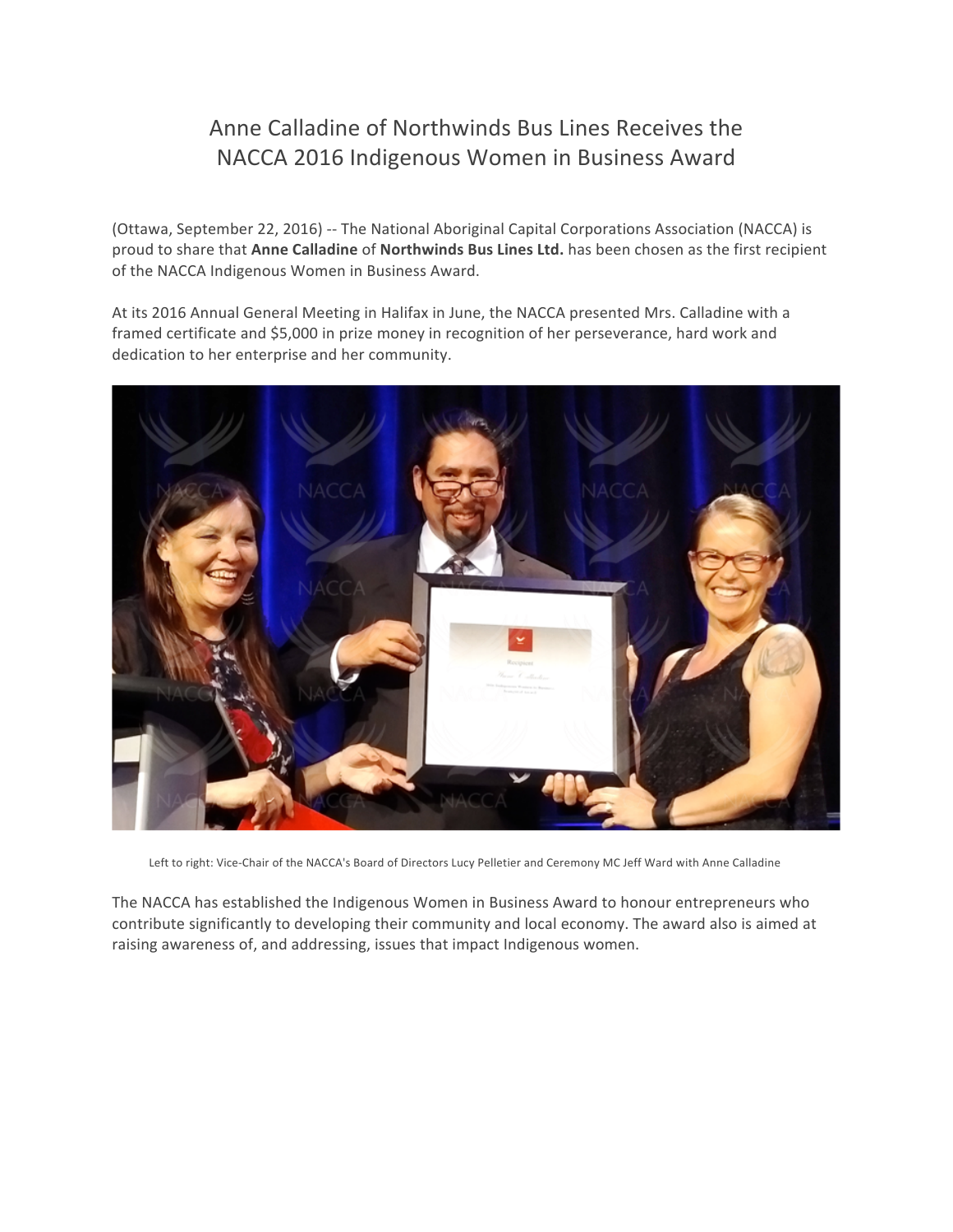In the months leading up to the selection of the award winner, the NACCA asked each member Aboriginal Financial Institution (AFI) to nominate one businesswoman based on three established criteria:

- 1. *Perseverance*: she has overcome many obstacles to start and build her business;
- 2. *Success*: her enterprise demonstrates growth, sustainability, and achievements; and,
- 3. Community contribution: as a result of her entrepreneurship, her accomplishments have created positive impacts in her community.

From the 10 nominations received, the selection committee reached a consensus on six finalists and unanimously agreed that Anne Calladine would be the winner of the NACCA Indigenous Women in Business Award 2016.

Bill Hogan, General Manager of Visions North Community Futures Development Corporation, who nominated Mrs. Calladine, said: *"When thinking about submitting a nomination*, Anne was the first person who came to my mind. As a business woman, she's always upgrading her skills. She'd never ask her employees to do a job she wouldn't do herself. Anne gives a lot of time and money to local community causes. She's a role model and inspiration to many. We're happy to hear that her efforts and hard work have been recognized. Congratulations Anne, you deserve this award!"

After many personal hardships, Mrs. Calladine persevered and purchased Northwinds Bus Lines Ltd. with her husband in 2008. Since then, the Saskatchewan company, located in La Ronge, has more than doubled in size and now employs 12 Indigenous staff. Along with the financial contributions and work opportunities the company's success brings to the community, Northwinds Bus Lines Ltd. is a strong supporter of many not-for-profit agencies and programs such as the La Ronge Food Bank, the Teen Girl's Wellness program, the La Ronge Music Festival, Girl Guides of Canada, and Air Cadets to name a few.

After the ceremony, Mrs. Calladine was asked how she felt when she got the news that she was the first winner of the NACCA award: "I was completely taken aback. I received the call on my 40<sup>th</sup> birthday and it was by far the best birthday present ever."

When asked what advice she could give women entrepreneurs and young businesswomen, she said: "Appreciate the skills you bring to your role and have faith in your abilities. If you're a woman in a male dominated industry, don't let that intimidate you. Own your place in the business world and never let anyone treat you like a 'girl'."

Though unanimous, the Selection Committee's decision was a very difficult one and the NACCA recognizes the perseverance, positive impact and success of all finalists. Here they are:

**Regan Greenwood** put everything she had into building **Style Bar Boutique** in Winnipeg, Manitoba and, with hard work and dedication, she has seen impressive success. Ms. Greenwood's boutique holds a "Denim for Denim" clothing drive for a local shelter twice a year, enticing customers to donate old jeans by offering a 40% discount on new items.

**Juanita Kremer** purchased a local business in Teslin, Yukon, with her husband and their success has inspired others to do the same. The **Yukon Motel & Restaurant** attracts tourists to the community and also offers employment opportunities for local residents, maintaining a staff of 20 in the summer months.